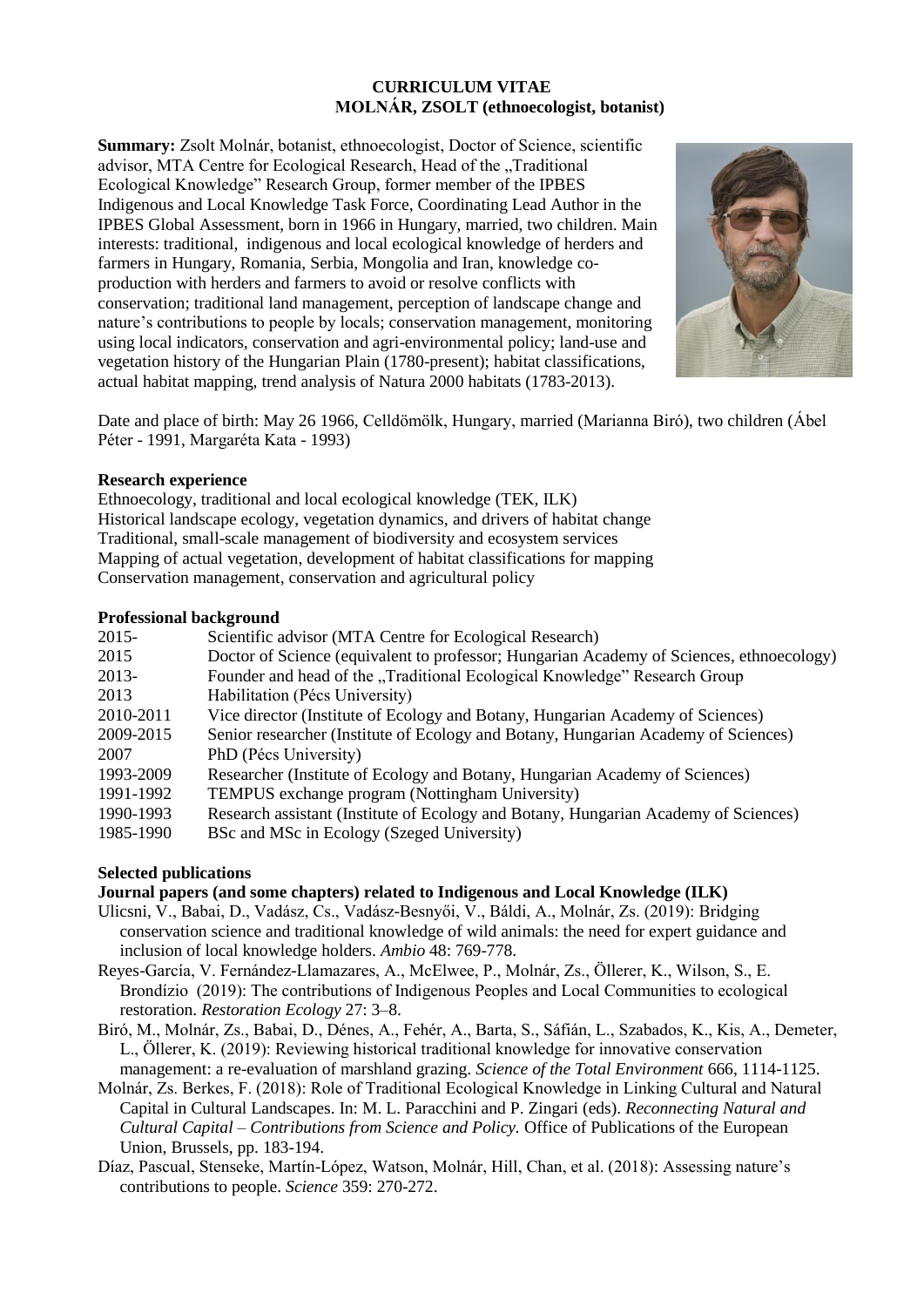- Garnett, S.T., Burgess, N.D., Fa J.E., Fernández-Llamazares, Á., Molnár, Zs., Robinson, C.J., Watson, J.E.M., Zander, K.K. et al. (2018): A spatial overview of the global importance of Indigenous lands for conservation. *Nature Sustainability* 1: 369–374.
- Molnár, Zs., Sáfián, L., Máté, J., Barta, S., Sütő, D. P., Molnár, Á., Varga, A. (2017): "It does matter who leans on the stick" - Hungarian herders' perspectives on biodiversity, ecosystem services and their drivers. In: Roué, M., Molnár, Zs. (eds.): *Knowing our Land and Resources: Indigenous and local knowledge of biodiversity and ecosystem services in Europe & Central Asia.* Knowledges of Nature 9. UNESCO: Paris, pp. 42-56.
- Molnár, Zs. (2017): "I see the grass through the mouths of my animals" folk indicators of pasture plants used by traditional steppe herders. *Journal of Ethnobiology* 37: 522-541.
- Ulicsni, V., Svanberg, I., Molnár, Zs. (2016): Traditional knowledge of invertebrates in Central Europe folk taxonomy, nomenclature, medicinal and other uses, folklore, and nature conservation. *Journal of Ethnobiology and Ethnomedicine* 12:47.
- Molnár, Zs., Kis, J., Vadász, Cs., Papp, L., Sándor, I., Béres S., Sinka G., Varga, A.: (2016): Common and conflicting objectives and practices of herders and nature conservation managers: the need for a *conservation herder*. *Ecosystem Health and Sustainability* 2(4) Paper e01215. 16 p.
- Molnár Zs., Gellény K., Margóczi K., Biró M. (2015): Landscape ethnoecological knowledge base and management of ecosystem services in a Székely-Hungarian pre-capitalistic village system (Transylvania, Romania). *Journal of Ethnobiology and Ethnomedicine* 11: 3.
- Babai D., Tóth A., Szentirmai I., Biró M., Máté A., Demeter L., Szépligeti M., Varga A., Molnár Á., Kun R., Molnár Zs. (2015): Do conservation and agri-environmental regulations support effectively traditional small-scale farming in East-Central European cultural landscapes? *Biodiversity and Conservation* 24: 3305-3327.
- Varga A., Molnár Zs. (2014): The Role of Traditional Ecological Knowledge in Managing Wood-pastures. In: Hartel T., Plieninger T. (eds*.): European Wood-pastures in Transition. A Social-ecological Approach.* London: Routledge, pp. 187-202.
- Molnár Zs. (2014): Perception and Management of Spatio-Temporal Pasture Heterogeneity by Hungarian Herders. *Rangeland Ecology and Management* 67: 107-118.
- Biró É., Babai D., Bódis J., Molnár Zs. (2014): Lack of knowledge or loss of knowledge? Traditional ecological knowledge of population dynamics of threatened plant species in East-Central Europe. *Journal for Nature Conservation* 22: 318-325.
- Babai D., Molnár Zs. (2014): Small-scale traditional management of highly species-rich grasslands in the Carpathians. *Agriculture, Ecosystem & Environment* 179: 123-130.
- Ulicsni V., Svanberg I., Molnár Zs. (2013): Folk knowledge of non-domestic mammals among ethnic Hungarians in North-Western Romania. *North-Western Journal of Zoology* 9: 383-398.
- Molnár Zs. (2013): Traditional vegetation knowledge of the Hortobágy salt steppe (Hungary): A neglected source of information for vegetation science and conservation. *Phytocoenologia* 43: 193-205.
- Babai D., Molnár Zs. (2013): Multidimensionality and scale in a landscape ethnoecological partitioning of a mountainous landscape (Gyimes, Eastern Carpathians, Romania). *Journal of Ethnobiology and Ethnomedicine* 9: 11.
- Molnár Zs. (2012): Classification of Pasture Habitats by Hungarian Herders in a Steppe Landscape (Hungary). *Journal of Ethnobiology and Ethnomedicine* 8: 28.
- Dénes A., Papp N., Babai D., Czúcz B. Molnár Zs. (2012): Wild plants used for food by Hungarian ethnic groups living in the Carpathian Basin. *Acta Societatis Botanicorum Poloniae* 81: 381-396.
- Molnár Zs., Bartha S., Babai D. (2008): Traditional ecological knowledge as a concept and data source for historical ecology, vegetation science and conservation biology: A Hungarian perspective. In: Szabó P. & Hedl, R. (eds.): *Human Nature. Studies in Historical Ecology and Environmental History.* Institute of Botany of the ASCR, Brno, pp. 14-27.
- **Journal papers (and a chapter) related to vegetation ecology, landscape change and drivers**
- Kun R., Bartha S., Malatinszky Á., Molnár Zs., Babai B. (2019): "Everyone makes it a bit differently!": Evidence for positive relationship between micro-scale land-use diversity and plant diversity in a cultural landscape. *Agriculture, Ecosystem & Environment* (accepted)
- Biró M., Bölöni J., Molnár Zs. (2018): Use of long-term data to evaluate loss and endangerment status of Natura 2000 habitats and effects of protected areas. *Conservation Biology* 32: 660-671.
- Molnár Zs., Király G., Fekete G.†, Aszalós R., Barina Z., Bartha D., Biró M., Borhidi A., Bölöni J., Csiky J., Czúcz B., Dancza I., Dobor L., Farkas E., Farkas S., Horváth F., Kevey B., Lőkös L., Molnár V. A., Magyari E., Németh Cs., Papp B., Pinke Gy., Schmidt D., Schmotzer A., Solt A., Sümegi P., Szmorad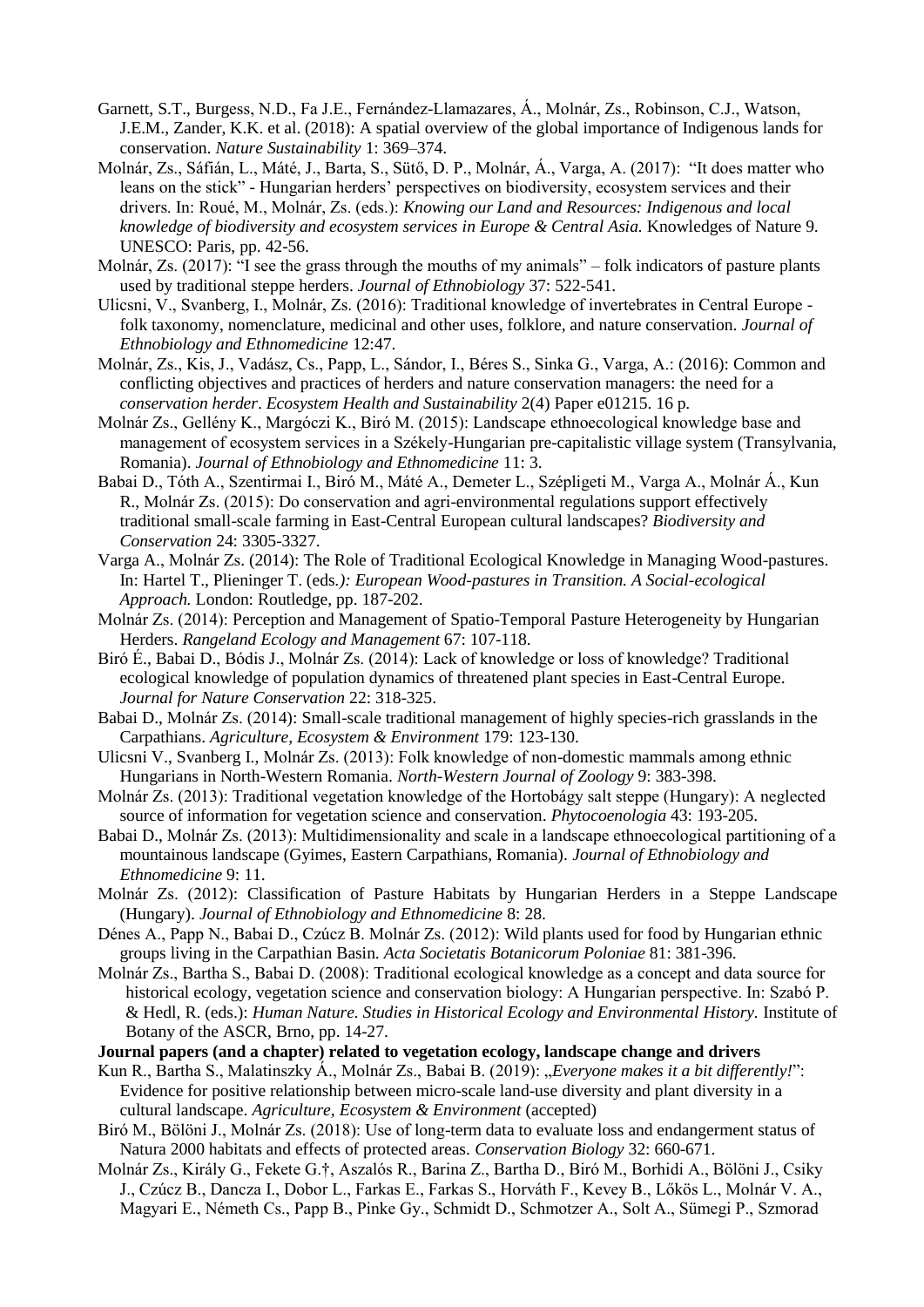F., Szurdoki E., Tiborcz V., Varga Z., Vojtkó A. (2018): Vegetation. In: Kocsis K. (ed.): *National Atlas of Hungary: Natural Environment.* Research Centre for Astronomy and Earth Sciences of the Hungarian Academy of Sciences, Geographical Institute, Budapest, pp. 94-103.

- Erdős, L., Ambarlı, D., Anenkhonov, O.A., Bátori, Z., Cserhalmi, D., Kiss, M., Kröel-Dulay, Gy., Liu, H., Magnes, M., Molnár, Zs., Naqinezhad, A., Semenishchenkov, Y.A., Tölgyesi, Cs., Török, T. (2018): The edge of two worlds: A new review and synthesis on Eurasian forest-steppes. *Applied Vegetation Science* 21: 345–362.
- Varga, A., Molnár, Zs., Biró, M., Demeter, L., Gellény, K., Miókovics, E., Molnár, Á., Molnár, K., Ujházy, N., Ulicsni, V., Babai, D. (2016): Changing year-round habitat use by extensively herded cattle, sheep and pigs in East-Central Europe between 1940 and 2014: Consequences for conservation management. *Agriculture Ecosystems & Environment* 234 :142–153.
- Biró M., Szitár K., Horváth F., Bagi I., Molnár Zs. (2013): Detection of long-term landscape changes and trajectories in a Pannonian sand region: comparing land-cover and habitat-based approaches at two spatial scales. *Community Ecology* 14: 219-230.
- Biró M., Czúcz B., Horváth F., Révész A., Csatári B., Molnár Zs. (2013): Drivers of grassland loss in Hungary during the post-socialist transformation (1987–1999). *Landscape Ecology* 28: 789-803.
- Somodi, I., Molnár, Zs., Ewald, J. (2012): Towards a more transparent use of the Potential Natural Vegetation concept – an answer to Chiarucci et al. *Journal of Vegetation Science* 23: 590-595.
- Molnár, Zs., Biró, M., Bartha, S., Fekete, G. (2012): Past Trends, Present State and Future Prospects of Hungarian Forest-Steppes. In: Werger, MJA, van Staalduinen, MA (eds.): *Eurasian Steppes. Ecological Problems and Livelihoods in a Changing World.* Springer, Dordrecht, Heidelberg, New York, London, pp. 209-252.
- Czúcz, B., Molnár Zs., Horváth, F., Nagy, G., Botta-Dukát, Z., Török, K. (2012): Using the natural capital index framework as a scalable aggregation methodology for local and regional biodiversity indicators. *Journal for Nature Conservation* 20: 144–152.
- Czúcz B., Csecserits A., Botta-Dukát Z, Kröel-Dulay Gy. Szabó R., Horváth F., Molnár Zs. (2011): An indicator framework for the climatic adaptive capacity of natural ecosystems. *Journal of Vegetation Science* 22: 711-725.
- Seregélyes T., Molnár Zs., Csomós Á., Bölöni J. (2008): Regeneration potential of the Hungarian (semi- )natural habitats. *Acta Botanica Hungarica* 50: 229-248.
- Molnár Zs., Bölöni J., Horváth F. (2008): Threatening factors encountered: Actual endangerment of the Hungarian (semi-)natural habitats. *Acta Botanica Hungarica* 50: 199-217.
- Bölöni J., Molnár Zs., Horváth F. (2008): Naturalness-based habitat quality of the Hungarian (semi-)natural habitats. *Acta Botanica Hungarica* 50: 149-159.
- Molnár Zs., Bartha S., Seregélyes T., Illyés E., Tímár G., Horváth F., Révész A., Kun A., Botta-Dukát Z., Bölöni J., Biró M., Bodonczi L., Deák J.Á., Fogarasi P., Horváth A., Isépy I., Karas L., Kecskés F., Molnár Cs., Ortmann-né Ajkai A., Rév Sz. (2007): A grid-based, satellite-image supported, multiattributed vegetation mapping method (MÉTA). *Folia Geobotanica* 42: 225-247.
- **Books related to Indigenous and Local Knowledge (ILK)**
- Roué, M., Molnár, Zs. (eds.) (2017): *Knowing our Land and Resources: Indigenous and local knowledge of biodiversity and ecosystem services in Europe & Central Asia.* Knowledges of Nature 9. UNESCO: Paris.
- Babai D., Molnár Á., Molnár Zs. (2014): *Traditional ecological knowledge and land use in Gyimes (Eastern Carpathians).* Budapest; Vácrátót: MTA Bölcsészettudományi Kutatóközpont
- Néprajztudományi Intézet; MTA Ökológiai Kutatóközpont Ökológiai és Botanikai Intézet, pp. 173. Molnár Zs. (2012): *Traditional Ecological Knowledge of Herders on the Flora and Vegetation of the*
- *Hortobágy Steppe.* Hortobágy Természetvédelmi Közalapítvány, Debrecen, pp. 160.
- **Books (selected) related to vegetation ecology, landscape change and drivers**
- Bölöni J., Molnár Zs., Kun A. (eds.) (with 55 authors) (2011): *Habitats of Hungary. Guide and description to Hungarian vegetation types.* MTA ÖBKI, pp. 441.
- Molnár Zs. (2003): *Sand dunes of Hungary.* TermészetBÚVÁR Alapítvány Kiadó, Budapest. pp. 159.
- Takács G., Molnár Zs. (eds.) (2009): *Habitat mapping.* 2nd modified edition. Handbooks of National Biodiversity Monitoring System IX. MTA ÖBKI - KvVM, Vácrátót - Budapest, pp. 54.

**Total number of publications:** MTMT: 505 (including Hungarian publications), ResearchGate: 188 **Conference oral and poster presentations:** 196, **Citations:** MTMT: 4323, GoogleScholar 3223 **Hirsch index:** MTMT: 25, GoogleScholar: 30, **Cummulative Impact Factor:** ca. 155, **RG score**: 31.96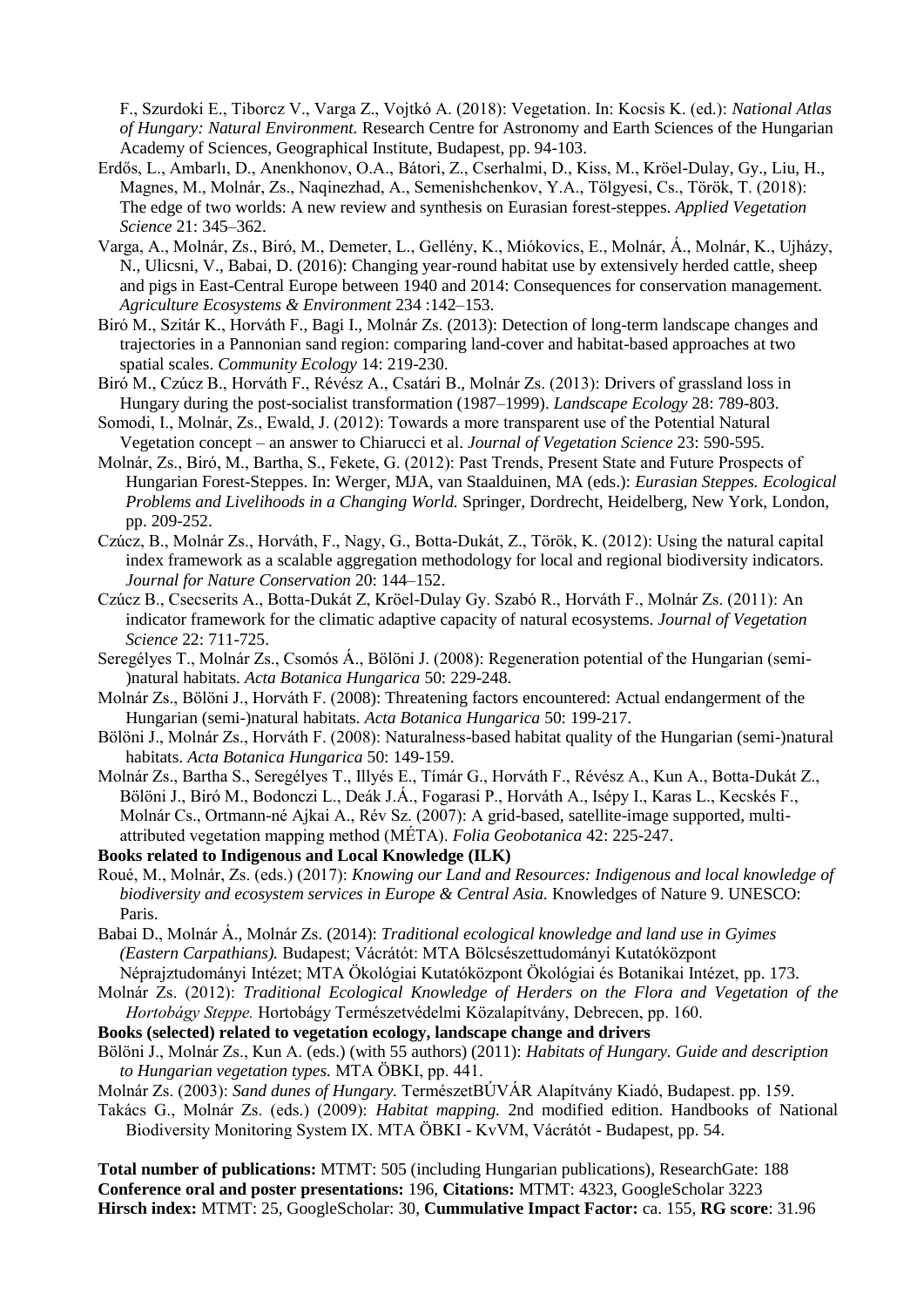### **Expeditions and field work in Europe, Central Asia etc.**

Main places of field work: Hungary, Romania, Serbia, Mongolia

Field visits and short-term fieldwork in East-Central Europe: Albania, Bulgaria, Croatia, Czech Republik, Slovakia / in other European countries: Austria, France, Germany, Italy, Sweden, Switzerland, United Kingdom / in Central Asia: Kazakstan, Russia / other countries: Argentina, Bhutan, Brazil, Canada, Egypt, Kenya, Nepal, Thailand, USA.

### **Research projects**

#### **Project leader, WP leader (selected)**

- 2016-2020: OTKA K, 119478 Effects of extensive grazing on vegetation in non-conventional pasturelands (project leader)
- 2016-2020: GINOP, Ökoszisztémák fenntartható működtetése felfedezésekkel a klímaváltozás, a tájhasználat és az inváziók hatásának mérsékléséért. (GINOP-2.3.2-15-2016-00019 - ÖSZ-GINOP, 2016 - 2020, WP leader)
- 2012-2016: Swiss Contribution Project. 2012-2016:"Sustainable Conservation on Hungarian Natura 2000 Sites (SH/4/8)", WP.2.2., Co-leader of WP.2.2. Trend analysis of 20 Natura 2000 habitats in Hungary.
- 2007-2008: Monitoring development for Bird and Habitat Directives (MTTM, 18/176.02.01., 2008, WP leader)
- 2006-2007: Country report for Art. 17 of the Natura 2000 Habitats Directive (KvVM-TvH, project leader)
- 2005-2008: Interrelations of natural and anthropogenic ecosystems: evaluation of biodiversity, ecosystem functions and land use in the Hungarian Plain (NKFP6-00013/2005, WP: Vegetation heritage of Hungary, WP leader)
- 2002-2005: Survey of the Hungarian natural vegetation heritage, MÉTA (NKFP 3B/0050, project leader, 199 mapping experts, 7000 field mapping days)
- 2000-2003: CORINE based Habitat Map of Hungary, 1:50 000 (CÉT) (MTA ÖBKI, FÖMI project leader)
- 2000-2001: Development of the Natura2000 network in Hungary, Ministry of Environment, coordinator of the preparation of habitat maps (WP leader)
- 1998-2001: Possibilities and limitations of landscape historical reconstructions to understand present vegetation of the Hungarian Plain (OTKA 25200, project leader)
- 1996-2000: Actual and historical habitat mapping of the Kiskunság region (central Hungary, 1.3 mill hectares, scale 1: 25 000, project leader)
- 1996-1997: Biodiversity monitoring: Habitats, development of a new habitat guide (TvH-PHARE, project co-leader)
- 1995-1998: Isolation of habitat islands in a steppe landscape (National Science Foundation, OTKA, project leader)
- 1994-1997: Developing the Framework for Biodiversity Monitoring Programme: Habitat classification (EU Phare project HU 9203-W1/7/1992, WP leader)

### **Organisation (selected)**

Etnoecological seminars I-VII. (series), MTA Centre for Ecological Research (2009-) (chief organizer)

- UN Permanent Forum on Indigenous Issues: IPBES side event, New York, USA, 2018. április 19. (side event)
- IPBES consultations, Convention on Biological Diversity, SBSTTA, WG8(j), 2017. december 9-16. (coorganizer)
- Meeting of the Indigenous and local knowledge Liaison group of the IPBES Global Assessment (organized with Eduardo Brondízio), 2017. március 31-április 2., Budapest.
- IPBES Global Assessment consultation (session and side event), 40<sup>th</sup> Annual Conference of the Society of Ethnobiology, Montreal, Kanada, 2017. május 10-13. (with Brondízio, Eduardo)
- Regional Indigenous and Local Knowledge Dialogue Workshop of the IPBES European and Central Asia Regional Assessment, 2016. január 11-13., (organizer with Marie Roué)
- International Seminar: Developing an Active Research Community in Traditional Ecological Knowledge for East-Central Europe, Young Scholars Program with Professor Fikret Berkes, 2015. April 27.- May 8.
- [Comparative Landscape Ethnoecology: Changes in Space and Time.](http://ethnobiology.org/comparative-landscape-ethnoecology-changes-space-and-time) 36th Annual Meeting of the Society of Ethnobiology, 2013. May 15-18. Denton, USA (symposium co-organizer with Leslie M. Johnson)